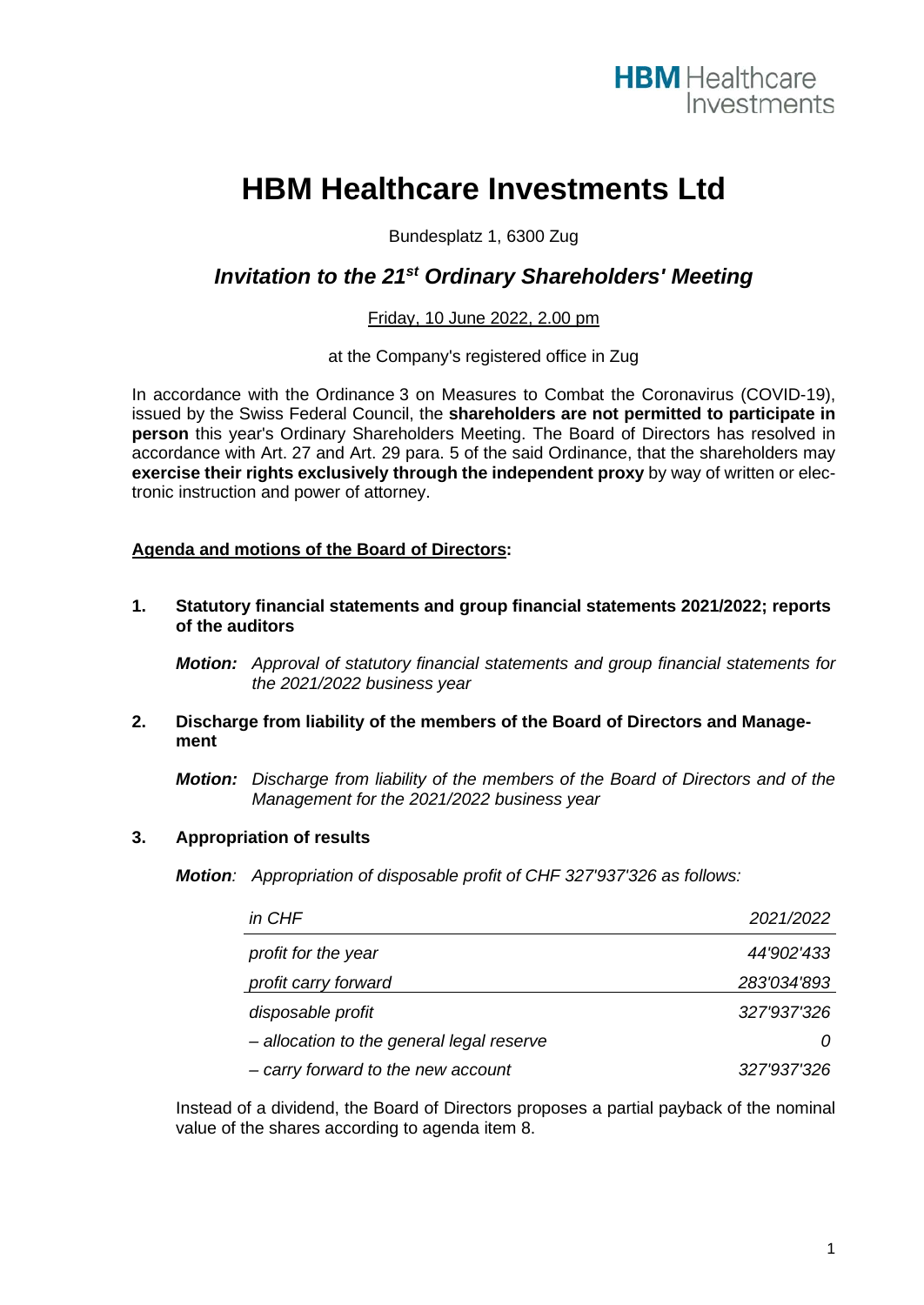# **4. Elections regarding the Board of Directors**

#### **4.1 Re-elections of the Chairman and of the members of the Board of Directors**

#### *Motions:*

- *a. Re-election of Mr Hans Peter Hasler as Chairman of the Board of Directors to the close of the 2023 Ordinary Shareholders' Meeting*
- *b. Re-election of Mr Dr Rudolf Lanz as a member of the Board of Directors to the close of the 2023 Ordinary Shareholders' Meeting*
- *c. Re-election of Mr Mario Germano Giuliani as a member of the Board of Directors to the close of the 2023 Ordinary Shareholders' Meeting*
- *d. Re-election of Ms Dr Stella X. Xu as a member of the Board of Directors to the close of the 2023 Ordinary Shareholders' Meeting*
- *e. Re-election of Ms Dr Elaine V. Jones as a member of the Board of Directors to the close of the 2023 Ordinary Shareholders' Meeting*

Mr **Hans Peter Hasler** has been a member of the Board of Directors since 2009, and its Chairman since 2011. Since 2021, he is also a member of the Audit Committee. He knows the biotech business, having spent eight years in leading positions at Biogen Idec and, previously, Wyeth. Mr Hasler is Chairman of the Board of Directors of MIAC AG (Medical Imaging Analysis Center, a not-for-profit organisation of the University Hospital of Basel) and of Shield Therapeutics plc as well as a member of the Boards of Directors of Minerva Neurosciences as well as Gain Therapeutics Inc.

Mr **Dr Rudolf Lanz** has been a member of the Board of Directors since 2003. He is also a member of the Audit Committee. He has a master's degree in economics and a doctorate in law, and has longstanding professional experience in acquisitions, divestments, mergers and major financing transactions. For 20 years, Dr Lanz worked mainly in management positions at Ernst & Young, before founding "The Corporate Finance Group" with partners, and becoming the Chairman of its Board of Directors. Dr Lanz is Chairman of the Board of Directors of Pferdeklinik Interlakes AG as well as a member of the Board of Directors of MIAC AG (Medical Imaging Analysis Center, a not-for-profit organisation set up by the University Hospital of Basel).

Mr **Mario Germano Giuliani** has been a member of the Board of Directors since 2012. He is also a member of the Compensation Committee and of the Nominating Committee. He is an economist. In the course of 16 years at his family pharmaceutical company, Milan-based Giuliani SpA, he has held positions at all levels: member of the Board of Directors since 1999, Chairman of the Board of Directors from 2003-2014 and Chief Executive Officer from 2001-2014. Mr Giuliani is also a member of the Board of Directors of Royalty Pharma plc, of Mosaix Ventures LLP, of ElevateBio LLC, of NGR (Monaco) SAM as well as of other companies of the Nogra group.

Ms **Dr Stella X. Xu** has been a member of the Board of Directors since 2020. She is also a member of the Compensation Committee and of the Nominating Committee. She has a doctor's degree in immunology of the Northwestern University in Illinois, USA, and a bachelor's degree in biophysics and physiology of the University of Peking. Since 2017, Ms Xu is managing director of Quan Capital Management, a venture capital company focusing on biosciences and having its registered office in China as well as affiliates in the USA. Before that, she worked with Roche in both USA and China in various functions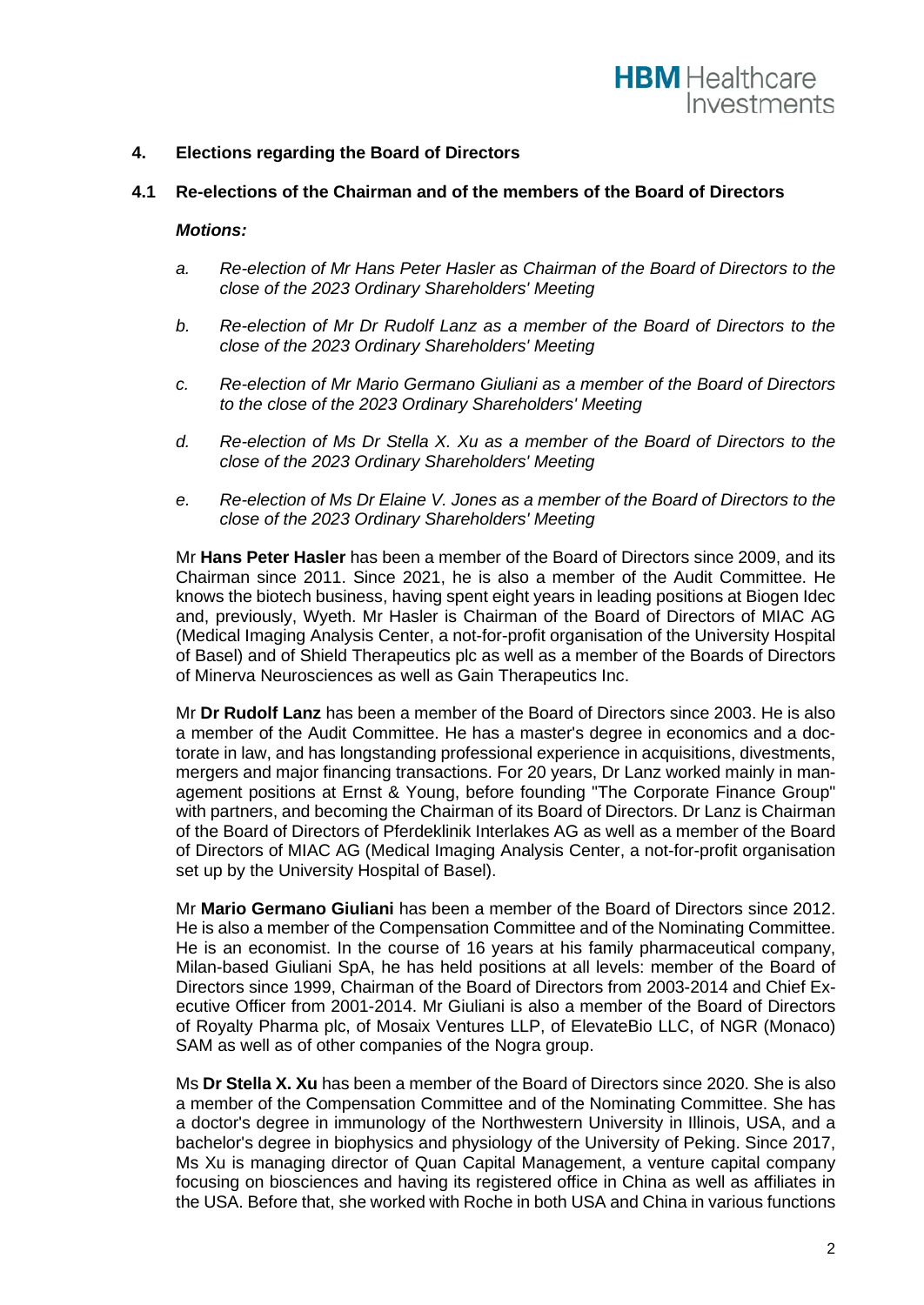

for 15 years and with McKinsey & Company in the USA for four years. She is also a member of the Boards of Design Therapeutics Inc., Walking Fish Therapeutics Inc., Therorna Inc. and Zidan Medical.

Ms **Dr Elaine V. Jones** has been a member of the Board of Directors since 2021. She is also a member of the Compensation Committee and of the Nominating Committee. She has a doctor's degree in microbiology of the University of Pittsburgh, USA, and a bachelor's degree in biology of Juniata College, Pennsylvania, USA. From 2008 to 2019, she has been Vice President of Pfizer Ventures, the venture capital arm of Pfizer. Before that, she was a general partner of Euclid SR Partners, a venture capital fund for life science and technology. In 1999, Dr Jones began her career as an investor with S.R. One, the investment arm of GlaxoSmithKline. Currently, she is Chair of the Board of Directors of Gritstone bio and Mironid Ltd. and a member of the Board of Directors of NextCure Inc., CytomX Therapeutics Inc., Ibere Pharmaceuticals, Myeloid Therapeutics Inc. and Novartis Bioventures AG.

# **4.2 Re-elections of the members of the Compensation Committee**

### *Motions:*

- *a. Re-election of Mr Mario Germano Giuliani as a member of the Compensation Committee to the close of the 2023 Ordinary Shareholders' Meeting*
- *b. Re-election of Ms Dr Stella X. Xu as a member of the Compensation Committee to the close of the 2023 Ordinary Shareholders' Meeting*
- *c. Re-election of Ms Dr Elaine V. Jones as a member of the Compensation Committee to the close of the 2023 Ordinary Shareholders' Meeting*

### **5. Compensation to the Board of Directors and to the Management**

# **5.1 Fixed compensation to the Board of Directors**

*Motion: Approval of the maximum fixed compensation to the Board of Directors of CHF 400'000 (including social security contributions) for the time between the Ordinary Shareholders' Meetings 2022 and 2023*

#### **5.2 Fixed compensation to the Management**

*Motion: Approval of the maximum fixed compensation to the Management of CHF 350'000 (including social security contributions) for the time between 1 July 2022 and 30 June 2023*

The amounts proposed are explained in detail in the Compensation Report.

Due to the fact that the High Water Mark has not been exceeded, the Members of the Board of Directors are not entitled to a variable compensation for the financial year 2021/2022. There is currently no agreement for a variable compensation to the Management in place.

### **6. Appointment of auditors**

*Motion: Re-appointment of Ernst & Young AG, Zurich, as auditors of the statutory financial statements and the group financial statements for the 2022/2023 business year*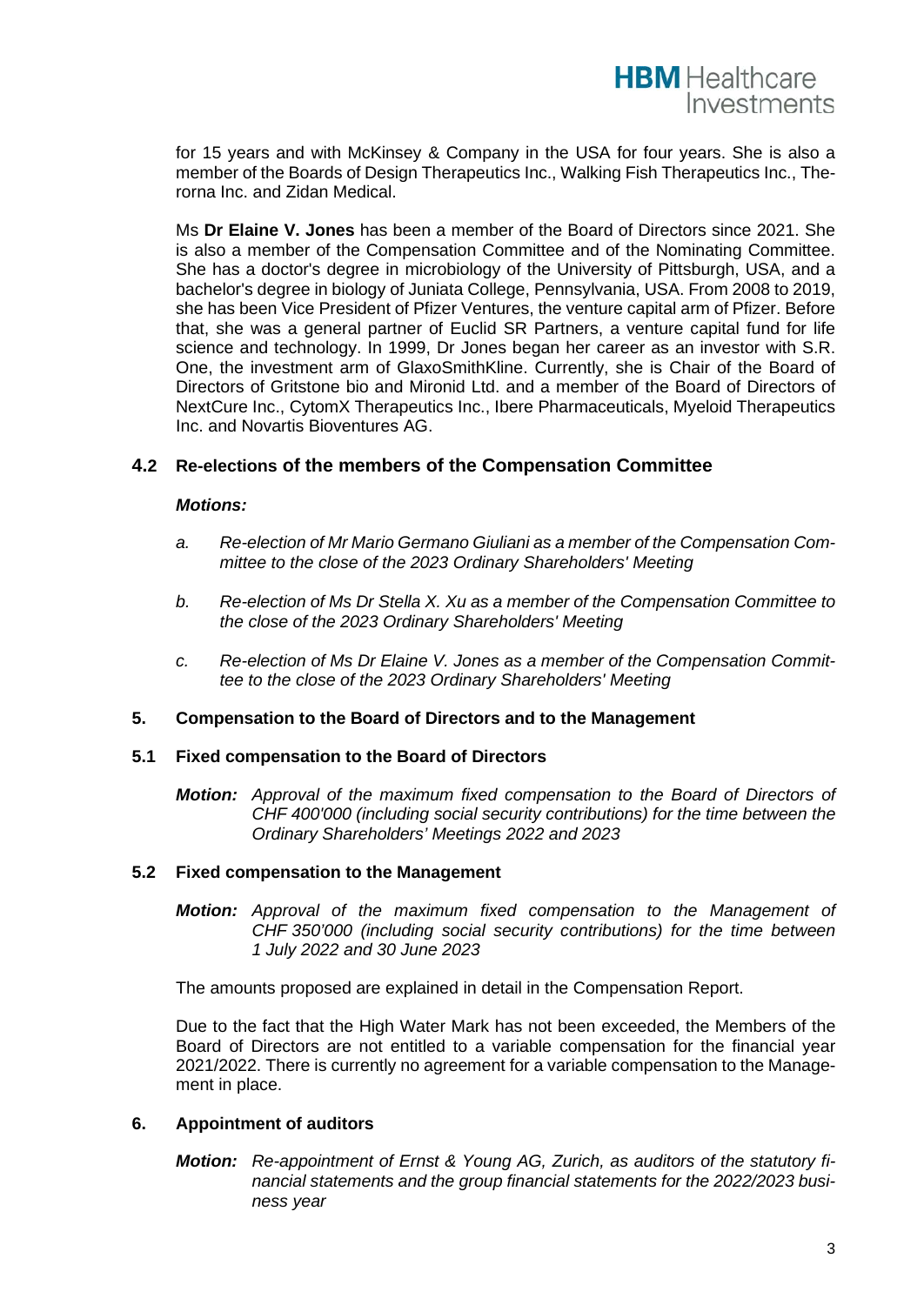# **7. Appointment of independent proxy-holder**

*Motion: Appointment of KBT Treuhand AG, Zurich, as independent proxy-holder to the close of the 2023 Ordinary Shareholders' Meeting*

# **8. Reduction of share capital: partial payback of nominal value**

### *Motion:*

- *(1) Reduction of the share capital of CHF 203'928'000.– to CHF 136'416'000.– by reducing the nominal value of the 6'960'000 registered shares from CHF 29.30 to CHF 19.60 and payback of CHF 9.70 per share to the shareholders;*
- *(2) formal acknowledgement of the audit report of Ernst & Young AG, which states that creditor receivables are covered in full even after the share capital has been reduced;*
- *(3) amendment of Art. 3 of the Articles of Association, concerning the share capital, as follows (changes marked):*

*"The share capital of the corporation is CHF 203'928'000.– 136'416'000.– and is divided in 6'960'000 registered shares with a nominal value of CHF 29.30 19.60 each. All shares are fully paid-in."*

Considering the financial results, the Board of Directors proposes a distribution of CHF 9.70 per share, namely by way of a partial nominal value payback (previous year: CHF 12.50 whereof CHF 9.50 as ordinary payout and CHF 3.– as extraordinary payout at the occasion of the 20 years anniversary of the Company). Should the motion be passed, the cash payment of CHF 9.70 per registered share will be made on 1 September 2022, and registered shares *entitled* to receive the distribution will be traded for the last time on 29 August 2022 (as of 30 August 2022 *without* the distribution entitlement, ex-date).

### **9. Approval of a new share buy-back programme and capital reduction in principle**

- *Motion: (1) Authorisation for the Board of Directors to repurchase up to a maximum of 10% of the shares outstanding, under a new share buy-back programme over the next three years, in order to cancel those shares as part of a capital reduction;* 
	- *(2) under the share buy-back programme, reduction of share capital by a maximum of 10% of share capital by means of the final and absolute cancellation of a maximum of 10% of share capital. The precise extent of the reduction is to be determined by the actual number of own shares repurchased under the buy-back programme;*
	- *(3) formal acknowledgement of the audit report from Ernst & Young AG, which states that creditor receivables as at 10 June 2022 would remain covered in full even after the share capital has been reduced by the full extent provided for in the previous paragraph.*

The share buy-back programme adopted on 24 June 2019 is to expire as at 24 June 2022. The Board of Directors would like to keep the option of repurchasing more of the Company's own shares in order to cancel them as part of a capital reduction. These buy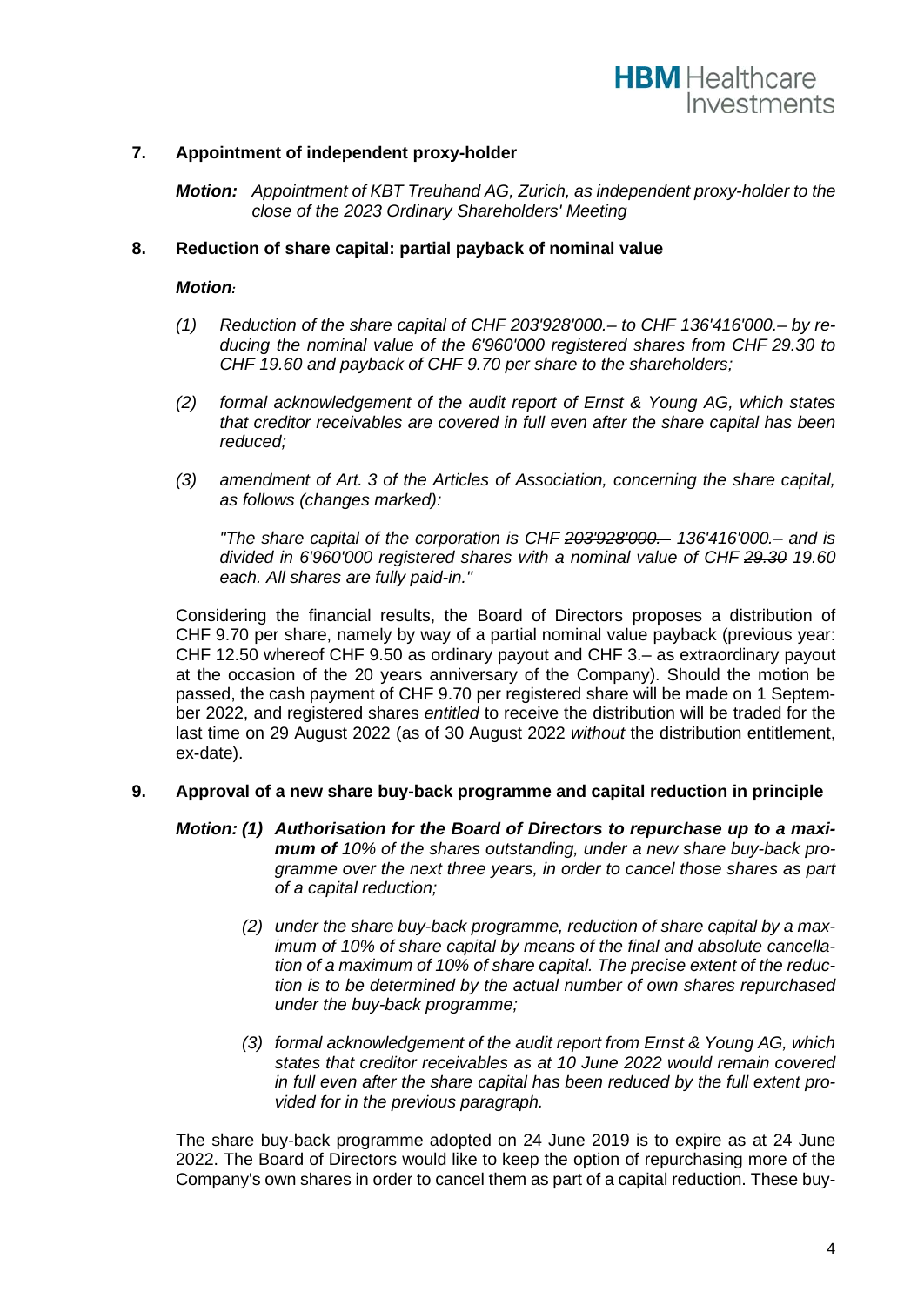backs would be effected in the future depending on how business, available liquidity, and the markets develop.

The shares to be repurchased under the new buy-back programme are definitely intended for cancellation by means of a capital reduction. At a forthcoming ordinary shareholders' meeting, the Board of Directors will propose that those shares repurchased under this buy-back programme be cancelled (resolution implementing the – possibly lower – amount of the capital reduction) as well as the corresponding reduction in capital (amendment to the articles of association).

# **10. Miscellaneous**

\_\_\_\_\_\_\_\_\_\_\_\_\_\_\_\_\_\_\_\_\_\_\_\_\_\_\_

# **Documentation**

The 2021/2022 annual report, including the statutory financial statements, the group financial statements, the compensation report, as well as the reports of the auditors, is available on [www.hbmhealthcare.com/en/investors/financial-reports.](http://www.hbmhealthcare.com/en/investors/financial-reports) It is also available for review at Bundesplatz 1, 6300 Zug, Monday to Friday from 9.00 am to 5.00 pm. The same applies to the Ernst & Young AG audit reports with regard to agenda items 8 and 9.

### Voting materials

Shareholders who are entered in the Shareholders' Register with the right to vote as at 5.00 pm on 31 May 2022 (the qualifying date) will receive the invitation as well as the voting materials directly from the Company.

Shareholders according to the Shareholders' Register as of the qualifying date are entitled to vote. Each share carries one vote. Shareholders who have sold their shares before the Ordinary Shareholders' Meeting takes place are no longer entitled to vote.

### Granting of powers of attorney

*The participation in person is not permitted, as explained before.*

All shareholders may only be represented by Mr Reto Leemann, chartered fiduciary agent, KBT Treuhand AG, Zimmergasse 16, 8032 Zurich, as independent proxy holder in the sense of Art. 689c of the Swiss Code of Obligations. Granting of powers of attorney to members of governing bodies or custody accounts is illegitimate.

The *written power of attorney* must be filled in accordingly, signed and returned to the independent proxy holder, or to the Shareholders' Register at Computershare Switzerland Ltd, Baslerstrasse 90, CH-4600 Olten, by 6 June 2022 at the latest.

In the absence of any specific instructions, the independent proxyholder will be deemed to have been instructed to exercise the voting right in favour of the motions of the Board of Directors. This also applies to motions put forward in the Ordinary Shareholders' Meeting.

*As an alternative* to written power of attorneys, Shareholders have the opportunity to submit or amend, by 6 June 2022, 11:59 pm at the latest, power of attorneys and voting instructions to